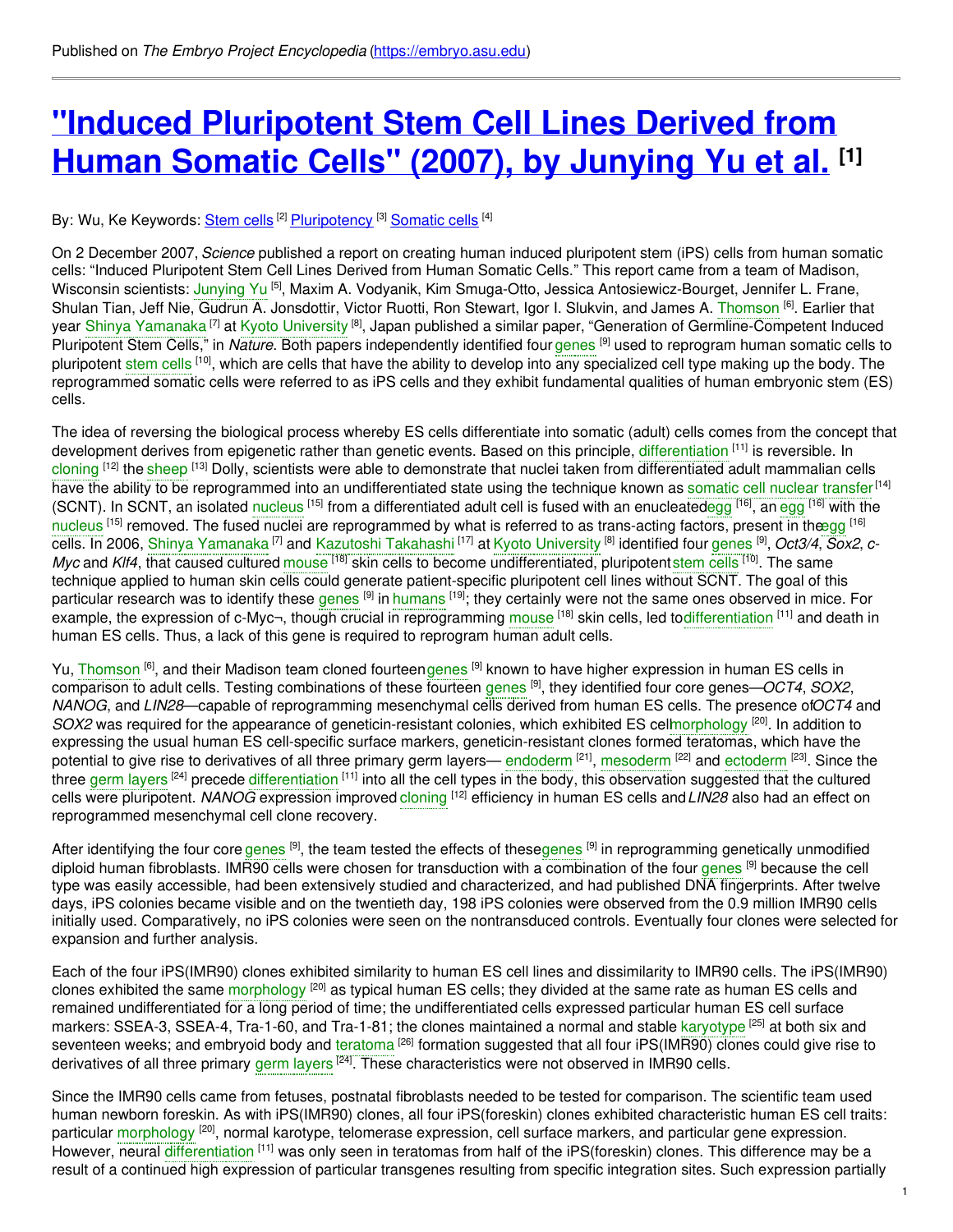blocked [differentiation](https://embryo.asu.edu/search?text=differentiation) [11].

Final analysis of the four transgenes showed that while three–*OCT4*, *SOX2*, and *NANOG*–integrated into all four iPS(IMR90) and iPS(foreskin) clones, *LIN28* was absent from one iPS(IMR90) and one iPS(foreskin) clone. This suggests that the*LIN28* gene is not absolutely necessary for initial reprogramming of somatic cells into pluripotent [stem](https://embryo.asu.edu/search?text=stem%20cells) cells <sup>[10]</sup> or expansion of reprogrammed cells.

As with human ES cells, human iPS cells could lead to discoveries in human development, could enhance the field of pharmaceuticals, and could improve transplantation medicine. Particularly with transplantation medicine, patient-specific iPS cells could eliminate issues with immune rejection. Whereas human ES cells are difficult to produce due to limitations in pre[-implantation](https://embryo.asu.edu/search?text=implantation) <sup>[27]</sup> embryo supply and political barriers concerning embryo use, human iPS cells rely on ample supplies of adult cells and bypass the controversies involved with the use of [embryonic](https://embryo.asu.edu/search?text=embryonic%20stem%20cells) stem cells <sup>[28]</sup>.

# **Sources**

- 1. Baker, Monya. "James [Thomson](https://embryo.asu.edu/search?text=James%20Thomson) <sup>[29]</sup>: Shifts from Embryonic Stem Cells to Induced Pluripotency." Nature Reports Stem Cells Q&A. Nature (2008). <http://www.nature.com/stemcells/2008/0808/080814/full/stemcells.2008.118.html> <sup>[30]</sup>
- 2. Yu, Junying, Maxim A. Vodyanik, Kin Smuga-Otto, Jessica Antosiewicz-Bourget, Jennifer L. Frane, Shulan Tian, Jeff Nie, Gudrun A. Jonsdottir, Victor Ruotti, Ron Stewart, Igot L Slukvin, and James A. [Thomson](https://embryo.asu.edu/search?text=Thomson) [6] . "Induced Pluripotent Stem Cell Lines Derived from Human Somatic Cells," *Science* 318 (2007): 1917–20.

On 2 December 2007, Science published a report on creating human induced pluripotent stem (iPS) cells from human somatic cells: "Induced Pluripotent Stem Cell Lines Derived from Human Somatic Cells." This report came from a team of Madison, Wisconsin scientists: Junying Yu, Maxim A. Vodyanik, Kim Smuga-Otto, Jessica Antosiewicz-Bourget, Jennifer L. Frane, Shulan Tian, Jeff Nie, Gudrun A. Jonsdottir, Victor Ruotti, Ron Stewart, Igor I. Slukvin, and James A. Thomson. Earlier that year Shinya Yamanaka at Kyoto University, Japan published a similar paper,"Generation of Germline-Competent Induced Pluripotent Stem Cells," in Nature. Both papers independently identified four genes used to reprogram human somatic cells to pluripotent stem cells, which are cells that have the ability to develop into any specialized cell type making up the body. The reprogrammed somatic cells were referred to as iPS cells and they exhibit fundamental qualities of human embryonic stem (ES) cells.

### **Subject**

[Stem](https://embryo.asu.edu/medical-subject-headings/stem-cells) cells.<sup>[31]</sup> Stem Cells<sup>[32]</sup>

#### **Topic**

[Publications](https://embryo.asu.edu/topics/publications)<sup>[33]</sup>

### **Publisher**

Arizona State University. School of Life Sciences. Center for Biology and Society. Embryo Project Encyclopedia.

### **Rights**

© Arizona Board of Regents Licensed as Creative Commons Attribution-NonCommercial-Share Alike 3.0 Unported (CC BY-NC-SA 3.0) http://creativecommons.org/licenses/by-nc-sa/3.0/

### **Format**

[Articles](https://embryo.asu.edu/formats/articles) <sup>[34]</sup>

**Last Modified** Wednesday, July 4, 2018 - 04:40

**DC Date Accessioned** Thursday, May 10, 2012 - 14:06

**DC Date Available** Thursday, May 10, 2012 - 14:06

**DC Date Created** 2010-06-29

# **DC Date Created Standard**

Wednesday, June 9, 2010 - 07:00